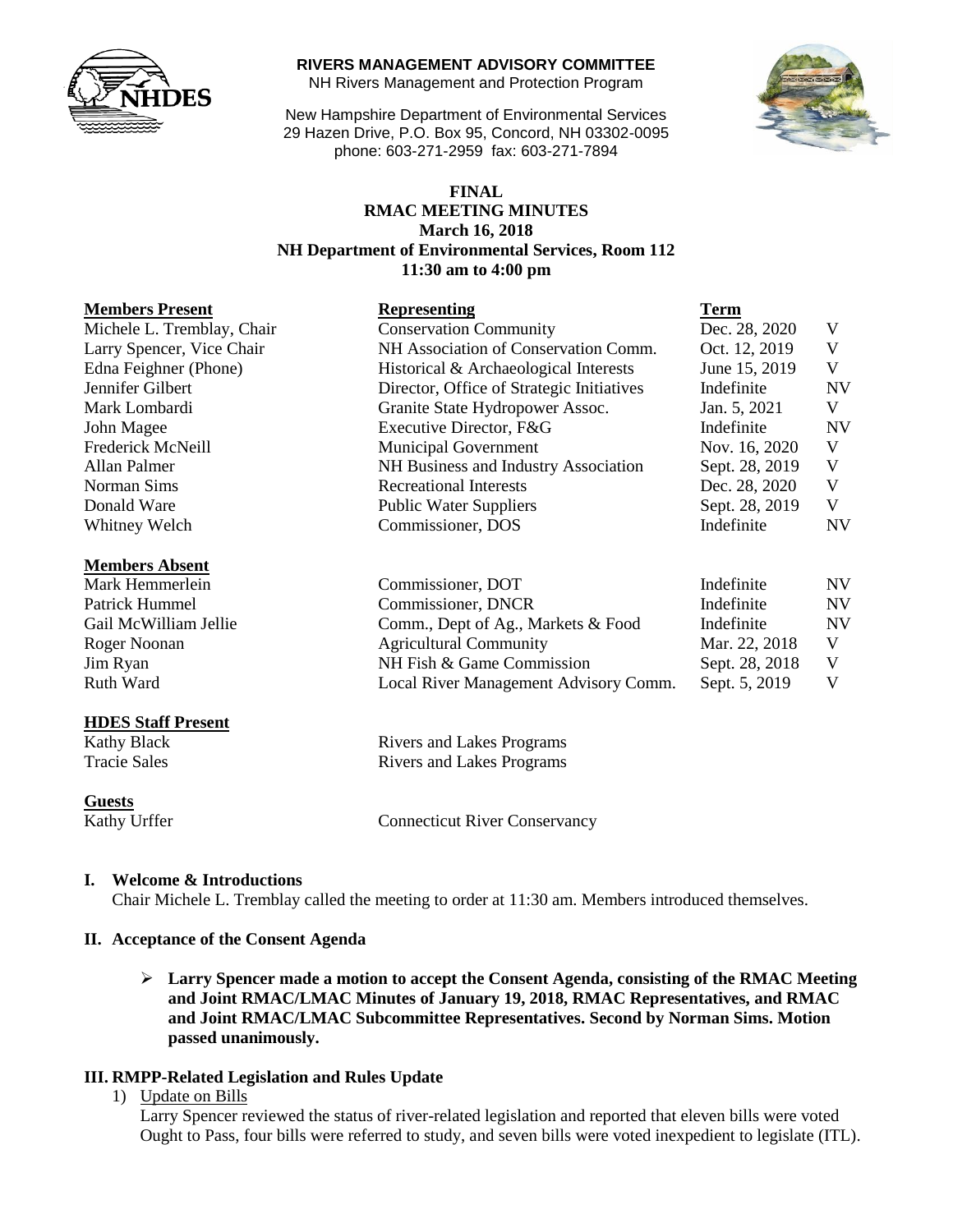# 2) Significant Bill Positions

Larry discussed the significant legislation changes and recommendations for bill position revisions.

- An amendment to HB1104, which had proposed to shorten the process time for dredge and fill and alteration of terrain (AOT) permits, limiting the ability of LACs to review permits, removed AOT permits from the bill. Allan Palmer reported that Business and Industry groups want the permit times to be kept consistent.
- SB410 was changed from requiring kayak fees to a forming study commission to look at boat safe cards to be modeled after the hike safe card. Norm Sims added that this idea was recommended three years ago.
- Tracie reported that most PFC/PFOA related bills were voted ITL or referred to interim study in favor of HB1101 which includes funding for a NHDES position. SB309 requires standards be developed for PFOAs/PFCs by 1/1/2020. The RMAC discussed whether this bill falls within RMAC purview and decided much like the kayak related bills, that it was related because water quality is an important aspect of the rivers program much like recreation. Don Ware shared that water suppliers are opposed to SB309 because the legislature is imposing standards on NHDES that are not science based. The group discussed whether the state should be developing standards or wait for the EPA. Don responded that EPA is very slow to develop standards and it could be five years or longer before that happens. Allan recommended that the RMAC continue to track the bill.
- The RMAC confirmed its position on HB1233, seeds and fertilizers, as oppose as introduced.
- The RMAC remains opposed to SB529 even as amended because it sets a bad precedent of allowing the procedures to be manipulated by a single town. . Don and Norm agreed. The bill also creates a NHDES staff position to conduct geomorphic analysis for the town. Don noted that most towns hire consultants to do this type of work and he is against this idea.

The RMAC did not change any legislative positions so a vote was not necessary.

3) Wetland Rule Revisions

Tracie gave a brief overview of the proposed changes to the Wetlands rules. A significant change is the requirement that applicants send applications and plans to LACs prior to submitting the applications to NHDES. The applications sent to NHDES would then include any comments made by the LACs. The new rules include four to six categories of permits, adding some complexity while trying to streamline the process. Tracie also noted discrepancies in the proposed Wetlands rules and the updated Routine Roadway Maintenance BMP Manual. Another concern is the exclusion of LACs from the commenting process for expedited permits, which includes small motor mineral dredging (SMMD). The RMAC discussed adding Outstanding Resource Waters to the definition of Special Resource Area which will limit activities allowed in Designated Rivers classified as Natural. Michele recommended that the RMAC form a small group, and John Magee, Larry Spencer, Jennifer Gilbert, Allan Palmer, and Michele L. Tremblay volunteered to review the next draft of the proposed Wetlands rules and report to the RMAC. Public comment on the current draft closes April 20, 2018 and the RMAC will submit initial findings.

- *Larry Spencer made a motion for the RMAC form a workgroup to review the Wetlands rules and submit comments on the rules based on RSA 483 conflicts. Second by Fred McNeill. Motion passed unanimously.*
- *Larry Spencer made a motion to add specific comments related to Expedited and SMMD permits excluding LACs from commenting, adding Outstanding Resource Waters to the definition of Special Resource Area, and address the inconsistencies within the proposed rules and the BMP manuals. Second by Fred McNeill. Motion passed unanimously.*

# **IV. RMPP Program Updates**

1) RMPP  $30<sup>th</sup>$  Anniversary

Kathy described the #30forRivers Twitter campaign which is an effort to share to celebrate 30 years of the Rivers Program and all 18 Designated Rivers. Thirty river related tweets will be sent throughout the year. LACs will be contacted to request river photos and upcoming event information to be shared on Twitter. The 30<sup>th</sup> anniversary will also be acknowledged at the upcoming Wild and Scenic Film Festival.